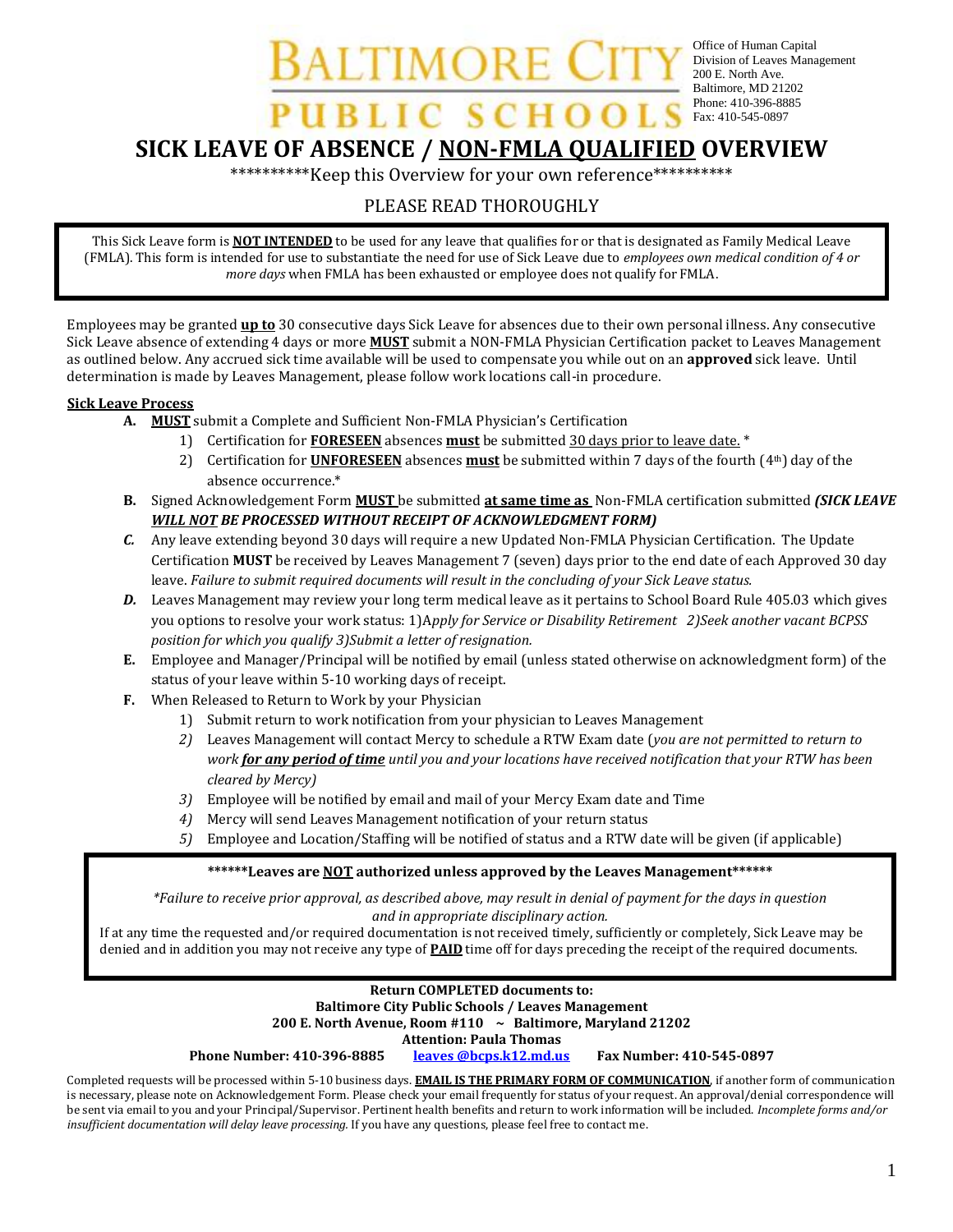# TIMORE **PUBLIC SCHOOL**

This form **MUST** be signed and submitted with Request form. Request **WILL NOT** be processed without a signed Acknowledgement form.

# - **ACKNOWLEDGEMENT -**

I acknowledge responsibility for reading and complying with the Processes and Policies associated with my requested leave.

**Email is Leaves Management's primary and quickest means of communications.** All communication involving leave requests, leave determinations and designations will be sent through your **City Schools email address.**

Check which is applicable to you, *if unchecked all correspondence will be by email.*

□ **I DO** have access to my city schools email and want my leaves correspondence to be sent by email.

□ **I DO NOT** have access to my City Schools email and want my leaves correspondence to be sent by U.S. Mail.

| Signature                    | Date         |                   |  |
|------------------------------|--------------|-------------------|--|
| Print Name - First, MI, Last | Employee ID# | Supervisor's Name |  |
| Department/School            | Position     |                   |  |

Or this alternative email address \_\_\_\_\_\_\_\_\_\_\_\_\_\_\_\_\_\_\_\_\_\_\_\_\_\_\_\_\_\_\_\_\_\_\_\_\_\_\_\_*print* 

#### **BTU Employee Evaluations**

In keeping with section 15.22 of the BTU contract, BTU employees who are absent more than 60 days in the school year shall receive an annual rating of "Administrative Effective/Satisfactory" on their annual evaluation with no Achievement Units (AUs). This rating can be used for certification purposes.

#### **BCPS Board Rules**

Article 4 section 404.03, All absences of educational staff members shall be with loss of full pay unless otherwise provided for in these Rules, or by special action of the Board. "With loss of full pay" shall mean that the person concerned shall receive no salary for the full time included in such a leave. Such shall also include the earning of a salary from another source by the staff person on a leave without express approval of the Board and the Chief Executive Officer.

**Baltimore City Public Schools Division of Leaves Management 200 E. North Avenue, Room #110 Baltimore, Maryland 21202 Email[: leaves@bcps.k12.md.us](mailto:leaves@bcps.k12.md.us) Attn: Ms. Paula Thomas Fax: 410-545-0897**

*Falsification of any Leave of Absence documentation may lead to disciplinary action up to and including termination of employment.*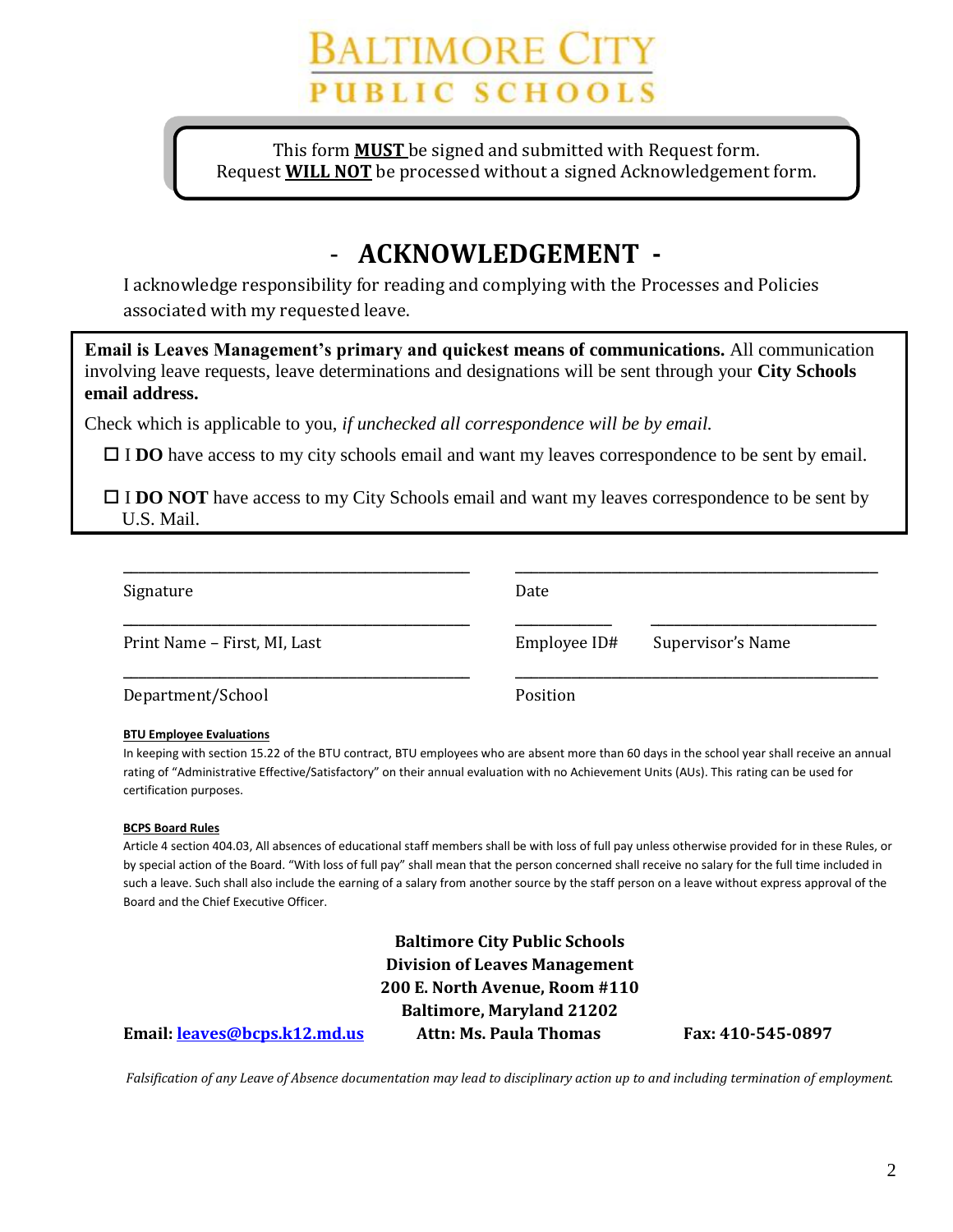**BALTIMORE CI PUBLIC SCHOOL** 

Office of Human Capital Division of Leaves Management 200 E. North Ave. Baltimore, MD 21202 Phone: 410-396-8885 Fax: 410-545-0897

# **Certification Health Care Provider Form - Non FMLA Sick Leave**

## **Health Care Provider:**

### Please fill out this form COMPLETELY and SUFFICENTLY as not to delay processing of employee's request. When completed please return form to employee.

Patient's Name (please print)

1. Describe the medical facts which support your certification.

- 2. State the most recent date/s you treated patient for this medical condition.
- 3. Approximate date the condition commenced, and the probable duration of the condition (and also the probable duration of the patient's present incapacity, if different):
- 4. If the condition is a chronic condition, state whether the patient is presently incapacitated and the likely duration and frequency of episodes of incapacity.

#### **TREATMENTS:**

5. If treatments will be required for the condition, provide an estimate of the probable number of such treatments and actual or estimate dates of treatment.